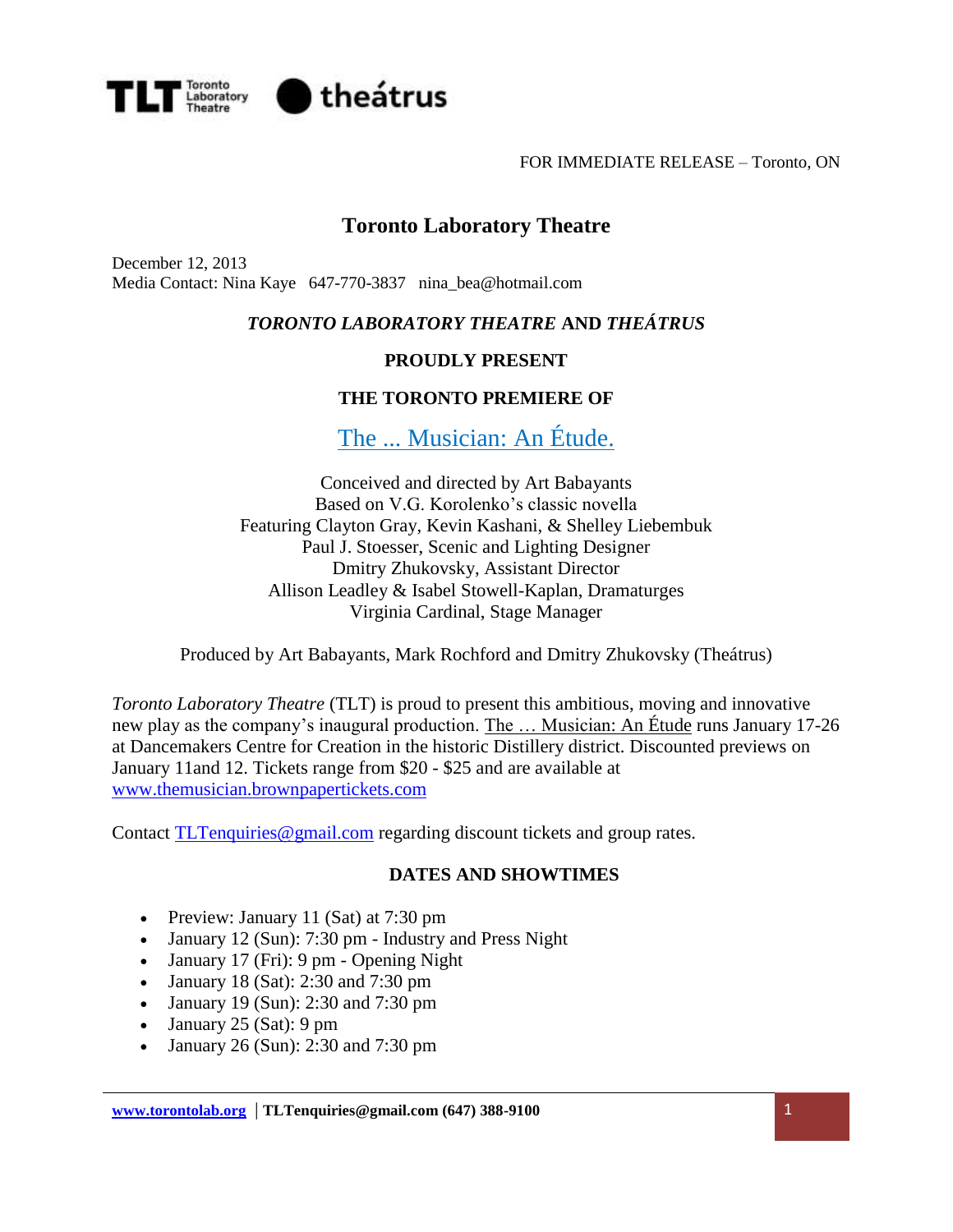

FOR IMMEDIATE RELEASE – Toronto, ON

#### **ABOUT THE PLAY**

Adapted from the 19<sup>th</sup> century Ukrainian-Russian novella *The Blind Musician* by Vladimir Korolenko, The ... Musician. An Étude is an inventive new play that tells a powerful story of a boy born without sight who learns to communicate through music. The sixty-minute drama explores the senses and their limitations through the innovative interplay of lighting, spoken text, physical gestures and live piano music. The "stunning" stylistic invention of The ... Musician. An Étude challenges the audience's perceptions, inviting spectators to dive into a world where the most common signs of communication are perpetually concealed. With the aim of accessibility, the performance pairs stunning visuals with a rich auditory experience. We invite visually impaired audience members to attend with a companion who will receive a complimentary ticket.

"Powerful!" - Smiljka Tasic

"Daring!" - Antje Budde



"A feast for the senses!" - Kathleen Gallagher

*Photo by Moush Sara Jonh. Featuring Kevin Kashani and Shelley Liebembuk*

**[www.torontolab.org](http://www.torontolab.org/)** | **TLTenquiries@gmail.com (647) 388-9100** 2